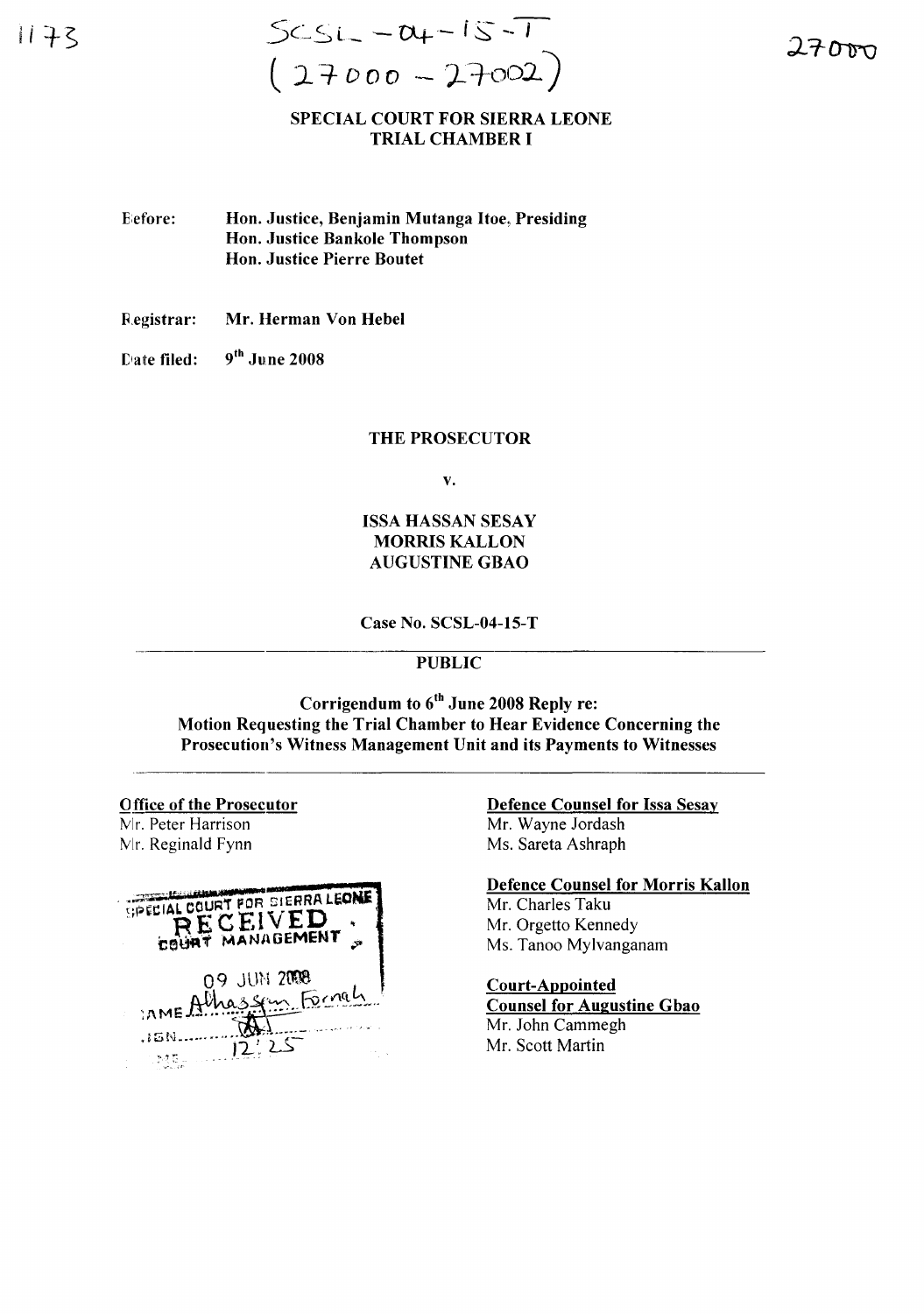### **CORRIGENDUM**

- 1. On the  $6<sup>th</sup>$  June 2008, the Sesay Defence filed its "Reply to Prosecution Response to Motion Requesting the Trial Chamber to Hear Evidence Concerning the Prosecution's Witness Management Unit and its Payments to Witnesses".<sup>1</sup> The Sesay Defence amends that Reply to reflect the following.
- 2. Paragraph 15 of the Reply indicated that a Sierra Leone Police constable is paid a monthly salary of Le 109,444 and a Sierra Leone Police officer is paid a monthly salary of Le93,763. In fact, a Sierra Leone Police sergeant is paid Le $109,444$  and a Sierra Leone Police constable is paid Le93,763. Therefore, TF 1-366 was paid twice the monthly salary of a Sierra Leone Police sergeant in six days (August 2004) and three times the monthly salary of a Sierra L: one Police constable in a week  $(12^{th}$  through  $19^{th}$  November 2004).
- 3. Paragraph 16 of the Reply indicated that TF1-360 was given ten times the amount of a Sierra Leone Police constable's salary in February 2006. The amount given to TF1-360  $(1e1,100,000)$  is actually nearing twelve times the amount of a Sierra Leone Police constable's monthly salary.
- 4. A::cordingly, Paragraphs 15 and 16 should correctly read:
	- 15. The Prosecution paid TF1-366 Le210,000 for 6 days of food in August 2004 and yet a Sierra Leone Police sergeant is paid a monthly salary of Le  $109,444$ .<sup>14</sup> No explanation has been proffered to explain why an ex-rebel (in the case of TF1-366, with no education and no employment), should require twice the amount of this salary for a week's worth of food. Between  $12<sup>th</sup>$  and  $19<sup>th</sup>$  November 2004, TF1-366 received Le320,000 – three times the monthly salary of a Sierra Leone Police constable (Le93,763).<sup>15</sup> This was apparently for meals, drinks and family allowance. There can be little wonder that TF1-366 exclaimed that "today and tomorrow" he wanted to help the Prosecution.<sup>16</sup>
	- 16. TF 1-360 was given Le 1, 100,000 in one month (February 2006) for meals, transport, and information.<sup>17</sup> The Prosecution has not proffered a single explanation to justify why information provided by an ex-RUF rebel is eleven times more valuable than the information provided in a month by a Sierra Leonean Police constable or how this witness could properly be paid more than five times the average monthly salary of a civil servant in the Law Officers Department within the Ministry of Justice of Sierra Leone.<sup>18</sup>
- 5. The cover sheet for Confidential Annex A should read "Pay Stub of a Sierra Leone Police Sergeant" and the cover sheet for Confidential Annex B should read "Pay Stub of a Sierra" Leone Police Constable".

*f'mseculor* v. *Sesay el al.* SCSL-04-15-1170.

*eroseculor* v. *Sesay el d.* SCSL-04-15-T <sup>2</sup>